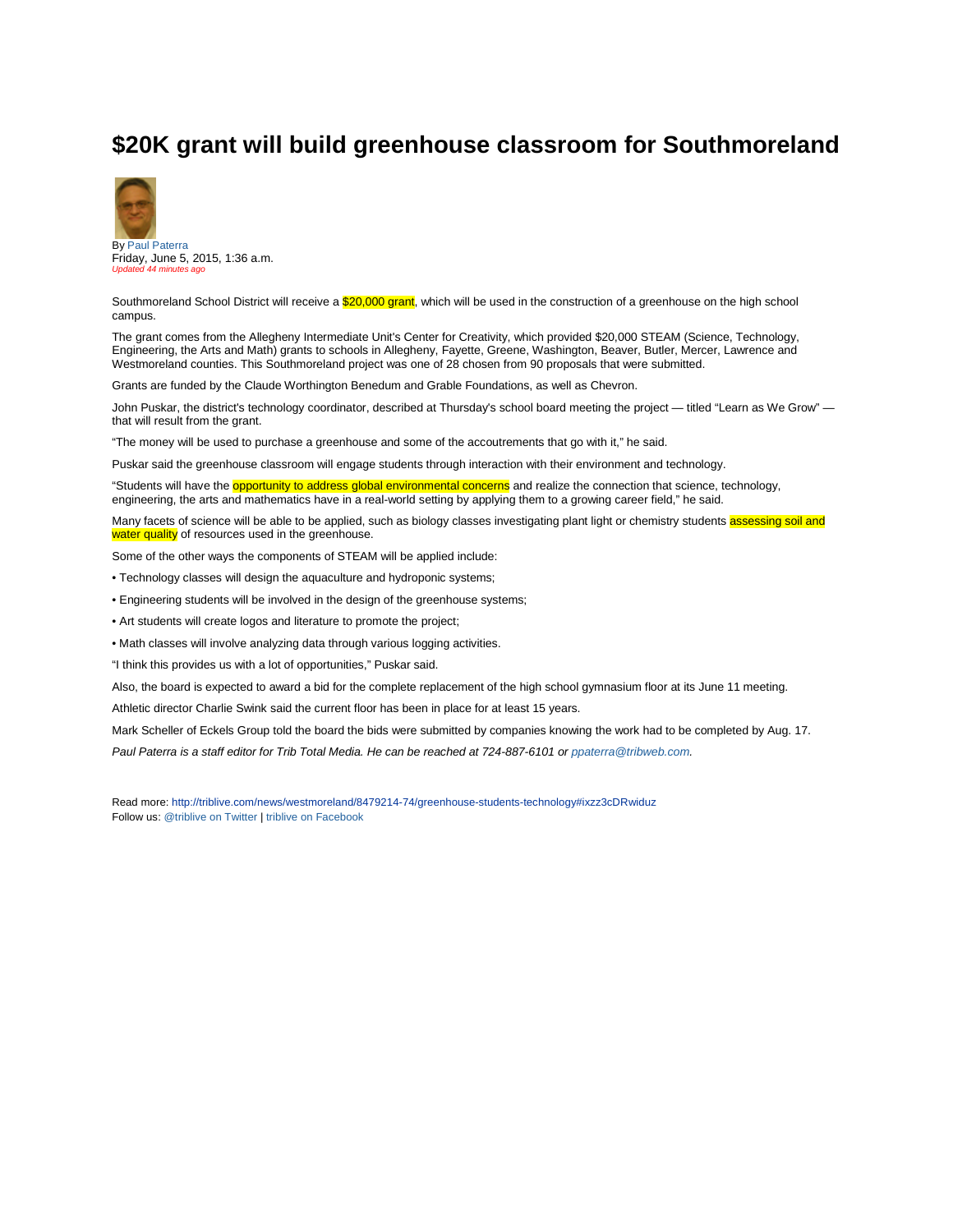## **Derry wrings rainwater from parking lot near community pool**

*Sean Stipp | Trib Total Media*

Westmoreland Conservation District recently finished a permeable parking lot near Derry Community Pool. A "island" in the middle of the lot has been installed with trees that are supposed to act as a rain garden and collect rainwater that lands on the parking lot rather than letting it run off.



B[y Greg Reinbold](mailto:greinbold@tribweb.com?subject=RE:%20Derry%20wrings%20rainwater%20from%20parking%20lot%20near%20community%20pool%20story%20on%20TribLIVE.com) Tuesday, June 2, 2015, 6:04 p.m.

Visitors to Derry Community Pool and the neighboring Little League baseball fields will notice a new parking lot in place of the dilapidated tennis courts that had marked the end of East Third Street.

Instead of the paved tennis courts turning the grassy area surrounding them into a muddy mess after rainstorms, the parking area was constructed to prevent rainwater runoff.

"It's an excellent project. If anybody has not been down there, it's a place to see," Derry Borough Council Vice President Al Checca said of the new parking lot. "It's fantastic. It's night-and-day compared to the mudhole it once was. It's a beautiful addition; it really is."

Westmoreland Conservation District used about \$150,000 in grant funds from the state Department of Community and Economic Development's Watershed Restoration and Protection Program to construct the water-permeable parking lot.

"When it rains around here, over the course of a year we get almost 4 feet of rain," said Westmoreland Conservation District hydraulic engineer Jim Pillsbury. "We get about 40 to 45 inches of rain a year.

"If you have a paved surface like a parking lot, 100 percent of that water that hits that surface runs off. When it runs off, it might go into the street and flood the street, it might go into somebody's basement, it might overload a stream or carry pollutants into a stream."

In the case of the parking lot site, runoff from the tennis courts would end up in McGee Run.

The permeable parking lot, designed with a paver brick called TurfStone, will allow that rain to pass through to the ground where it falls rather than redirecting it where it could cause problems.

"Those concrete paving blocks support the weight of vehicles so that vehicles don't sink into the ground, but they allow water to pass through because they have holes in them like lattice and the water passes through to the ground," Pillsbury said. "When we get that 45 inches of rain a year on our parking lot, we're able to park 30 cars without generating even one gallon of new runoff, because all that water goes down into the ground."

Derry Borough Council in October selected one of the three site plans prepared by the conservation district, opting for the one that featured 26 parking spaces and "islands" planted with shade trees and groundcover to absorb rainwater.

The borough was required to provide \$10,000 in matching funds for the grant, and did so via in-kind services to prepare the site.

"We had to put a wee little portion towards it. It was in labor or dollars, and we met the obligation in labor by far," Checca said. "The benefit was far outweighing the small investment we had to put forth."

The borough hosted a ribbon-cutting ceremony May 21 to showcase the new parking lot, welcoming local and state representatives to the site for a demonstration of the pavers' permeability.

*Greg Reinbold is a staff writer for Trib Total Media. He can be reached at 724-459-6100, ext. 2913, o[r greinbold@tribweb.com.](mailto:greinbold@tribweb.com)* 

Read more[: http://triblive.com/neighborhoods/yourlatrobe/yourlatrobemore/8422109-74/lot-parking-derry#ixzz3cDU769ON](http://triblive.com/neighborhoods/yourlatrobe/yourlatrobemore/8422109-74/lot-parking-derry#ixzz3cDU769ON) Follow us[: @triblive on Twitter](http://ec.tynt.com/b/rw?id=d-D-nM8emr4ALpacwqm_6l&u=triblive) [| triblive on Facebook](http://ec.tynt.com/b/rf?id=d-D-nM8emr4ALpacwqm_6l&u=triblive)